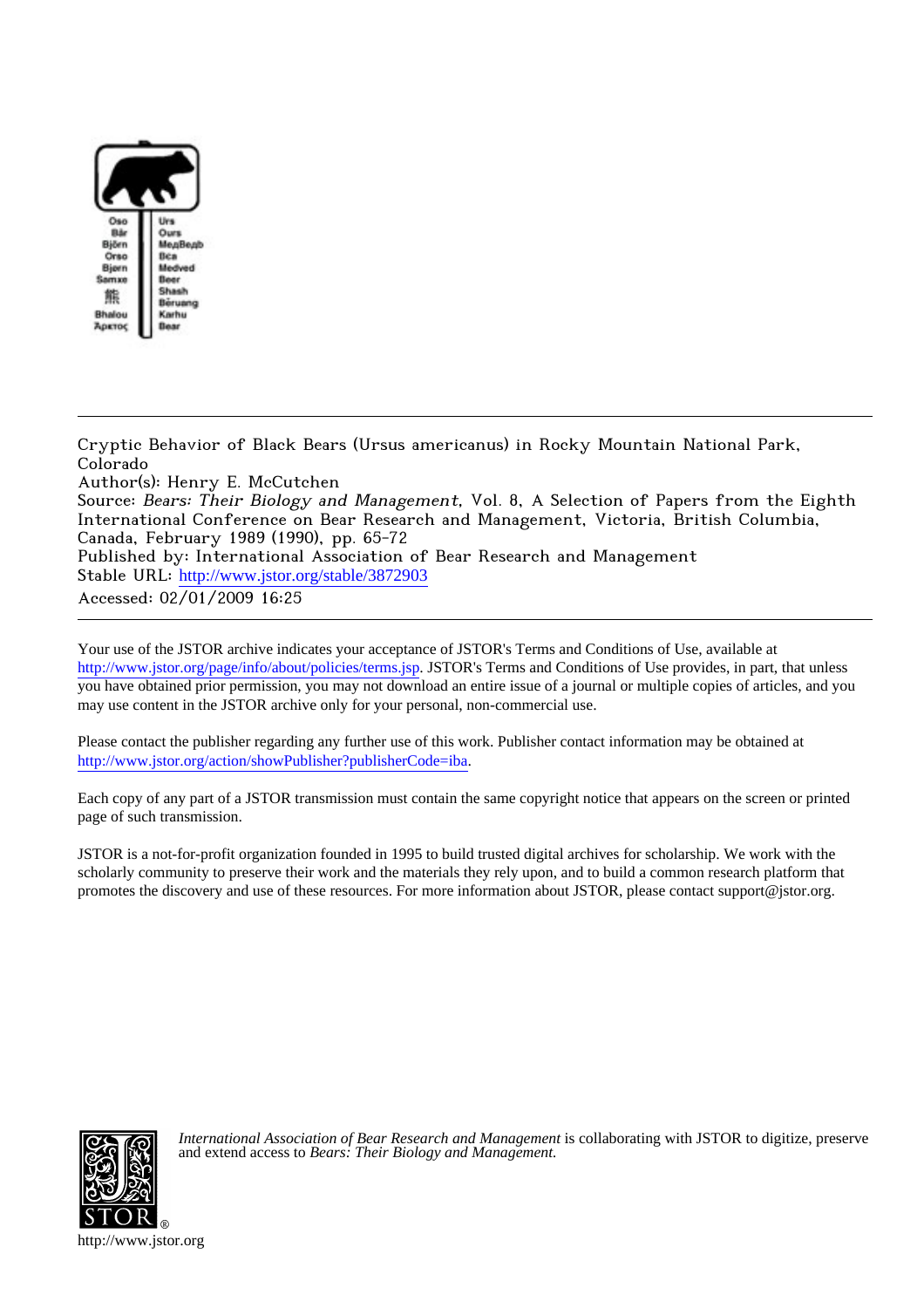# **CRYPTIC BEHAVIOR OF BLACK BEARS (URSUS AMERICANUS) IN ROCKY MOUNTAIN NATIONAL PARK, COLORADO**

**HENRY E. MCCUTCHEN, Research Biologist, National Park Service, Rocky Mountain National Park, Estes Park, Colorado 80517** 

**Abstract: Black bear (Ursus americanus) in many U.S. and Canadian national parks become habituated to humans. They are often bold, frequent human use areas and are generally a nuisance. At Rocky Mountain National Park, Colorado, the antithesis of this behavior has been observed in the black bear population. A 4-year study using radio-telemetry and observation indicates that although many bears have home ranges in high human use areas, they are secretive and avoid humans and developed areas. The behavior of 2 of the park's radio-collared bears is documented and discussed.** 

**Int. Conf. Bear Res. and Manage. 8:65-72** 

**Most U.S. and Canadian national parks with populations of American black bears (Ursus americanus) have reported problems with this species. In part because they are protected in parks, bears have become habituated to humans, human activity, and development. They have tended to depend on human foods and refuse, and they have caused human injury and property damage because of these unwanted habits. Black bears in most parks are highly visible and are commonly observed by the public along roads, trails, and in campgrounds. Many parks have historically experienced high numbers of bear incidents and depredations (Barnes 1967, Bray 1967, Marsh 1972, Pelton et al. 1976, Zardus and Parsons 1980, Harms 1979 and 1980, Singer and Bratton 1980, Graber 1981, Keay and VanWagtendonk 1983, Herrero 1985).** 

**Because of bear depredations and human injury, most national parks have developed programs, costly in funding and manpower, to mitigate or reduce black bear problems (Marsh 1972, Pelton 1972, Pelton et al. 1976, Harms 1979 and 1980, Zardus and Parsons 1980, Singer and Bratton 1980, Keay and VanWagtendonk 1983). These include: educational programs to teach park visitors and employees proper behavior and food handling techniques in regard to bears; establishment and vigorous enforcement of rules and regulations relating to food handling and disposal and feeding bears, and capture and transplant or removal of problem bears from the population. Expensive schemes to handle human refuse have been devised, such as installation of many bear-proof food containers and garbage cans; closing open pit dumps; scheduling daily garbage pickups, and hauling refuse long distances out of the parks. These measures have significantly reduced the numbers of bear incidents and bear-related human injuries over the past 15 years. However, many parks still have many bear incidents and depredations.** 

**The black bear situation at Rocky Mountain National Park, Colorado contrasts with that of the other parks. The park has a small black bear population and although the** 

**area is predominately forested and receives 2.5 million visitors during most years, depredations or incidents have been few to non-existent. There has seldom been a need to destroy or transplant a bear. Further, black bears are rarely observed by park visitors or employees. The park has never had to implement a major bear management program or install bear-proof garbage cans because of bears.** 

**In 1984 a research program was initiated on the black bears in the park to determine their population dynamics, status, and behavior. The bears here were generally found to be shy and secretive. Their behavior is similar to that of European brown bears (Ursus arctos) (Roth 1976 and 1977, Roben 1980, Huber and Roth 1986, Elgmork 1976 and 1987) rather than that of black bears in North American national parks (Marsh 1972, Pelton 1972, Pelton et al. 1976, Zardus and Parsons 1980, Harms 1980, Graber 1981, Herrero 1985, Hastings et al. 1986). This paper describes and documents the behavior of the bears at Rocky Mountain National Park.** 

## **STUDY AREA**

**Rocky Mountain National Park, located in north central Colorado, is 106,700 ha in size. The park, established in 1915, lies along the Continental Divide. Situated about 65 km northwest of Denver, a major metropolitan area, the park preserves one of the most rugged and spectacular reaches of the Colorado Front Range. The elevations are high, ranging from 2,329 m to 4,345 m. There are over 100 mountain peaks exceeding an elevation of 3,000 m. Most of the area is mountainous with steep cliffs and rugged U-shaped valleys formed by glaciers during the Pleistocene epoch. The climate is continental with a mean annual temperature of 6 C and a mean annual precipitation of 41 cm at the lower elevations. Mean annual temperatures decrease and precipitation increases with an increase in elevation (Stevens 1980). The highest precipitation occurs in the spring in the form of heavy,**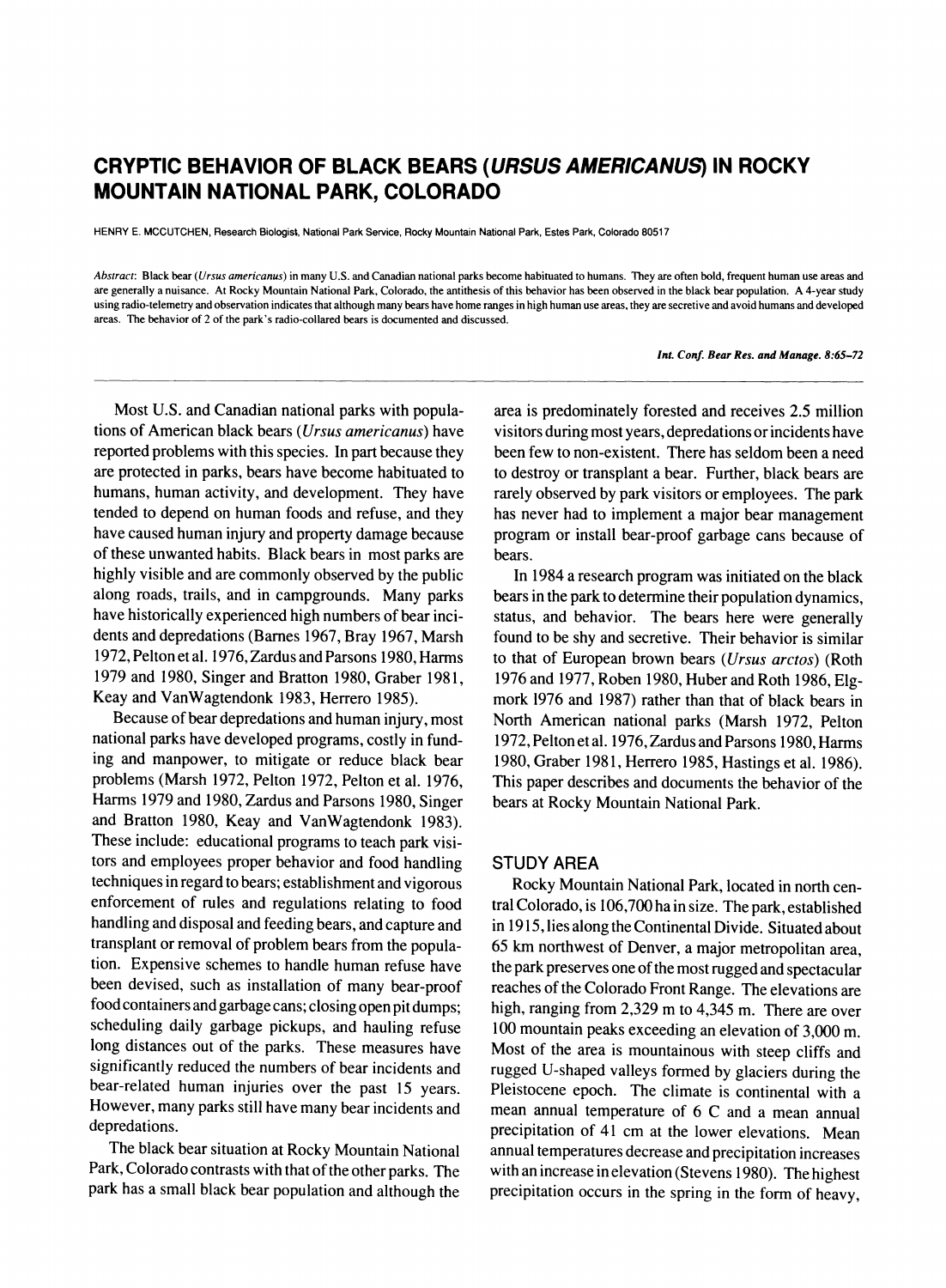**wet snow. In the summer, afternoon thunderstorms also bring precipitation.** 

**About two-thirds of the park is forested. At the lower elevations, from 2,300 m to 2,700 m, is a mosaic of forests and grasslands with meadows and riparian types along the floodplains and river bottoms. The forests contain**  stands of ponderosa pine (*Pinus ponderosa*), Douglas-fir **(Pseudotsuga menziesii), aspen (Populus tremuloides), and lodgepole pine (Pinus contorta). On the more open slopes there are stands of big sage (Artemisia tridentata) and bitterbrush (Purshia tridentata) as well as grassland containing mountain muhly (Muhlenbergia montana), needle-and-thread (Stipa comata) and sedges (Carex spp.). Wet meadows contain timothy (Phleumpratense), tufted hairgrass (Deschampsia caespitosa) and Kentucky bluegrass (Poa pratensis). Along the rivers are stands of willow (Salix spp.), narrowleaf cottonwood (Populus angustifolia) and birch (Betula glandulosa).** 

**At mid-elevations, from 2,700 m to 3,500 m, are subalpine associations with stands of Engelmann spruce (Picea engelmannii) and subalpine fir (Abies lasiocarpa)**  with an understory of whortleberry (Vaccinium spp.). **Lodgepole pine is present on areas of shallow soil and in old burs. Limber pine (Pinusflexilis) and aspen stands are also present in some sites.** 

**The upper elevations, above 3,500 m, contain alpine tundra. Tundra is fairly extensive in the park covering about one-third of the area. Vegetation consists of tufted hairgrass, sedges, Mt. Washington dryad (Dryas octopetala), cliff sedge (Carex scopulorum), Parry primrose (Primula parryi), kobresia (Kobresia myosuroides) and golden avens (Geum rossii).** 

**The area had a long history of land use before its establishment as a national park. Settlers began to arrive in the 1860's. Many areas in the park were farmed, mined, logged, and burned. Large ranches were established and there was heavy grazing by domestic livestock. Because of its scenic beauty, the area was also recognized for its recreational opportunities, which led to the early development of dude ranches and resorts. In the early days the area was noted for its good hunting. Large ungulates, including elk (Cervus elaphus), mule deer (Odocoileus hemionus) and bighorn sheep (Ovis canadensis) were extremely abundant (Stevens 1980). Wolves (Canis lupus), grizzly bears (Ursus arctos), and black bears were present, but not as common as ungulates (Armstrong 1975). Loss of habitat, local hunting, and market hunters from Denver reduced the ungulate herds so that by the turn of the century the elk had been extirpated (Sprague 1925, Stevens 1980). The bighorn**  **populations persisted but declined drastically possibly from scabies and loss of winter range in the 1930's (Wright et al. 1932). The wolf became extinct in the early 1900's and the grizzly by the late 1920's (Wright et al. 1932, Armstrong 1975). The black bear survived these human impacts but in low numbers (Wright et al. 1932). In 1915, after 15 years of effort by conservationists, the area was established as a national park.** 

**Since then, a major effort in managing the park has been aimed at restoring the area to natural conditions from past land uses. Farms, ranches, homes, and resorts within the park boundary were purchased and razed. Disturbed areas were revegetated or allowed to revegetate naturally. Critical ungulate winter range was purchased and restored. Elk and bighorn sheep were reintroduced and have shown impressive increases (Stevens 1980, Stevens and Hanson 1986).** 

**The presence of the park now dominates the local economy. Tourism has become the major business. Tourism and development, particularly along the eastern boundary, has increased to the point that it threatens the integrity of the park. The gateway town of Estes Park to the east has expanded to the park boundary. Dude ranches, condominiums, conference centers, and private homes are increasing in numbers every year. Fortunately the areas adjacent to the north, west, and south park boundaries are primarily public lands where human development and use is controlled. Hunting for bears and other wildlife species occurs outside the park boundary. Regionally, urbanization is occurring at a rapid pace along the Front Range lowlands north of Denver and east of the park.** 

**Rocky Mountain is one of the most heavily used U.S. national parks with 2.6 million visits in 1987, down from 3 million in 1978 (Rocky Mountain National Park Fact Sheet, Oct. 1988). The park receives more visitation than Yellowstone, yet is only one-eighth the size. Day use predominates; however, there are over 300,000 camper nights annually at the 5 campgrounds (Statement for Management, 1982, Rocky Mountain National Park). Use is highly seasonal with the bulk occurring during June, July, and August. Over 75% of the visitor use is concentrated on the east side of the Continental Divide in the park (Master Plan, 1976, Rocky Mountain National Park). There are 250 backcountry camp sites with an annual use of about 35,000 user nights, down from a peak of 62,000 in 1977 (Statement for Management, 1982, Rocky Mountain National Park). Day hiker use is also high, estimated at about 600,000 per year on the 300 miles of park trails (Statement for Management, 1982, Rocky**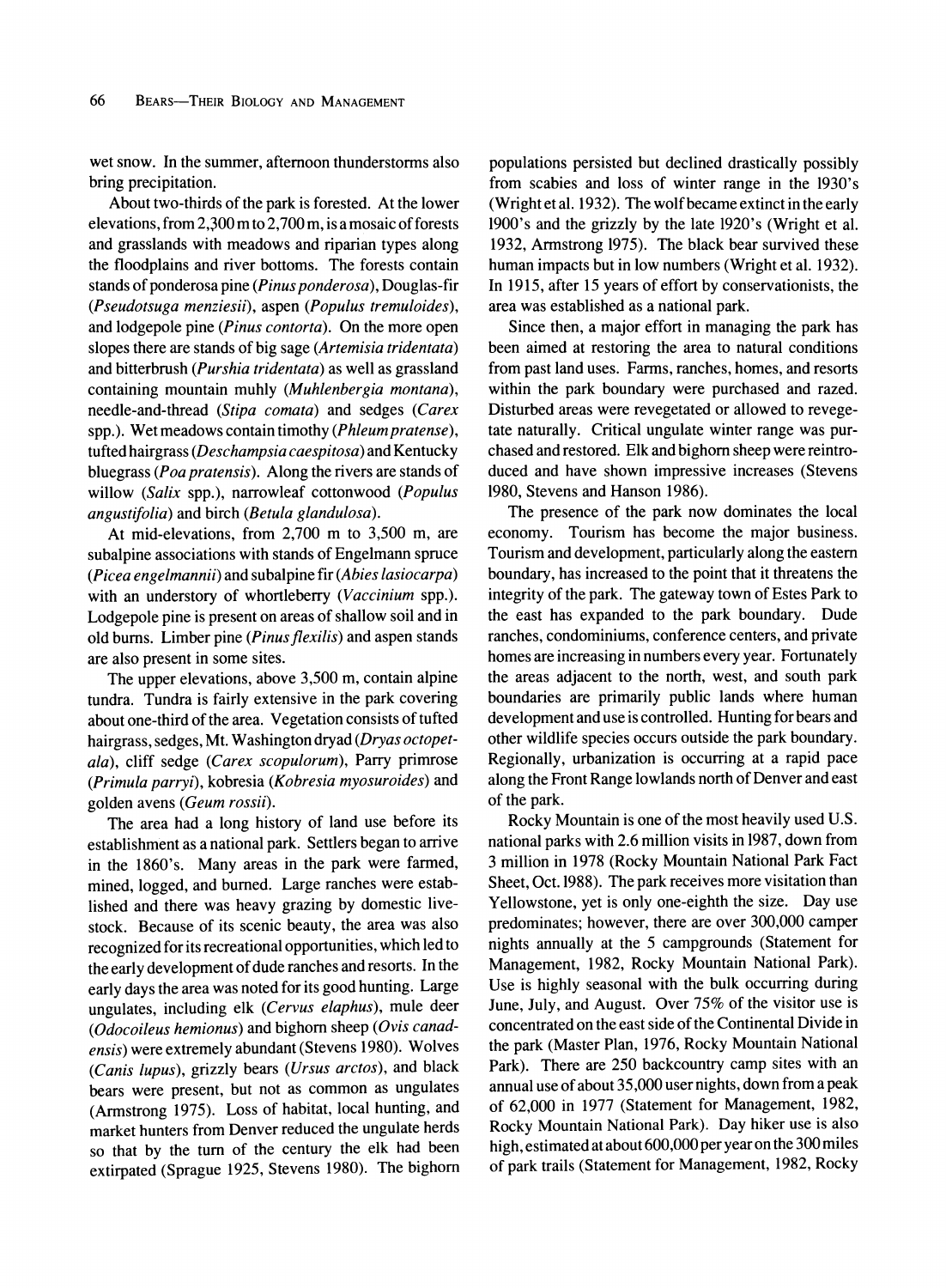**Mountain National Park). Commercial horse rides are estimated at 40,000 to 50,000 per year originating from 2 liveries in the park and 24 outside. Automobile traffic**  is heavy on the park's 100 miles of roads during peak days **of visitor use. Trail Ridge Road, which traverses from the east side to the west side of the park, can receive more than 1,000 cars per hour use during peak periods (McCutchen unpubl. data). To alleviate traffic congestion to Bear Lake, another favored area, a shuttle bus system is in operation during the summer.** 

**Black bears are present in the park but have never been considered common (Armstrong 1975). Current research indicates that the population in the park is 30 to 35 bears with about 1 bear per 30 km2 (McCutchen unpubl. data). The bear population in the park is viewed as a "high elevation" subpopulation contiguous with a larger population of "low elevation" bears surrounding the park. Because the bears are secretive, they are seldom observed by the many visitors using the roads and trails. Bear scat and feeding sign is seldom seen in or near visitor use areas. Although bears have access to garbage cans and dumpsters (which are not bear-proofed), as well as campgrounds, picnic grounds, and backcountry campsites, there is seldom an incident of a bear raiding them (McCutchen unpubl. data).** 

**A review of the historic records suggests that bear incidents are somewhat periodic in the park (McCutchen unpubl. data). Bear incidents were low in the late 1950's and early 1960's. During the 1960's there were 2 high years, 1963 and 1967, with 45 and 27 incidents, respectively. From 1959 to 1967 there were about 2 control actions per year with bears (14 transplanted and 2 killed) in the park. From 1968 to 1983 there were only 17 bear incidents for a rate of 1 per year. Three bears were captured and transplanted in control actions. The reasons for the 2 years of high incident rates in the 1960's as compared to the 1970's and early 1980's is not known. Visitation in 1962 was 1.7 million increasing to 2.5 million in 1972, then staying fairly constant (National Park Service 1976). Thus, visitation and bear incidents do not seem to be correlated. The reduction of incidents after the 1960's may be related to the purchase and razing of a number of private guest ranches within the park, which had open pit dumps used by bears, and bear control in the park at that time (D. Stevens 1989, Rocky Mountain National Park, pers. commun.). In 1984, after a 17-year hiatus, another exceptional year occurred when a bear began to raid backcountry campsites. That year there were about 90 incidents. The offending bear, a subadult male, was captured and removed from the area. In subsequent years bear incidents were again low.** 

# **MATERIALS AND METHODS**

**Between 1984 and 1988, we captured 23 black bears in the park with culvert traps or with Aldrich foot snares. We immobilized them with a combination of Ketamine and Rompun. They were marked with numbered aluminum ear tags, weighed, and measured. The first premolar was pulled for cementum aging. Seventeen of the bears were radio-collared (Telonics, Mesa, AZ). Radio-telemetry was conducted on foot, by automobile, by fixed-wing aircraft, and by helicopter. An attempt was made to obtain at least one accurate location on each bear each week. The usual procedure was to obtain a general location on a bear by vehicle then move in on foot to obtain a more accurate fix through a series of triangulations. It was extremely difficult to approach to within about 100 m of the bears without disturbing them and chasing them away. Because of this, researchers would often stay back about 400 m or more to obtain fixes. We estimated that radio-fixes obtained at 100 m or less were accurate to about ?25 m. Radio-fixes 500 m to 1 km were**  accurate to about  $\pm 150$  m. Radio-locations were only **obtained diurnally as nighttime locations were too difficult to obtain in the rugged terrain.** 

**After the bear research began, the park staff developed a bear information network. All bear sightings reported by park personnel (75 permanent and 300 seasonals) and park visitors were channeled into a central dispatch office, recorded, then passed on to the research team. Because bears were rare, park visitors often stopped at the entrance stations or visitor centers and reported their bear sightings. Backcountry rangers reported bear sightings or signs. Garbage handlers reported bear or other animal raids on garbage cans along their route.** 

**For this report the 2-year composite home ranges and radio-locations of 2 female bears for the years 1985 and 1986 are examined. These are bears No. 2 with 47 radiolocations, and No. 3 with 52 radio-locations. Bear No. 2 was estimated to be 14-years-old in 1985. She had no cubs in 1985 and lost her cubs in the spring of 1986. Bear No. 3 was estimated to be 4-years-old in 1985. She had no cubs either year. These bears were selected because they had home ranges in the portion of the park with the greatest human use.** 

**During these time periods, no other bears were known to be permanent residents in these bears' home ranges; however, different bears, believed to have been transients, were sighted in the area. Snare lines were set to determine if other bears were present. None were captured except the known females.** 

**The relocation data were lumped for 1985 and 1986 to increase the sample sizes for statistical analyses and to**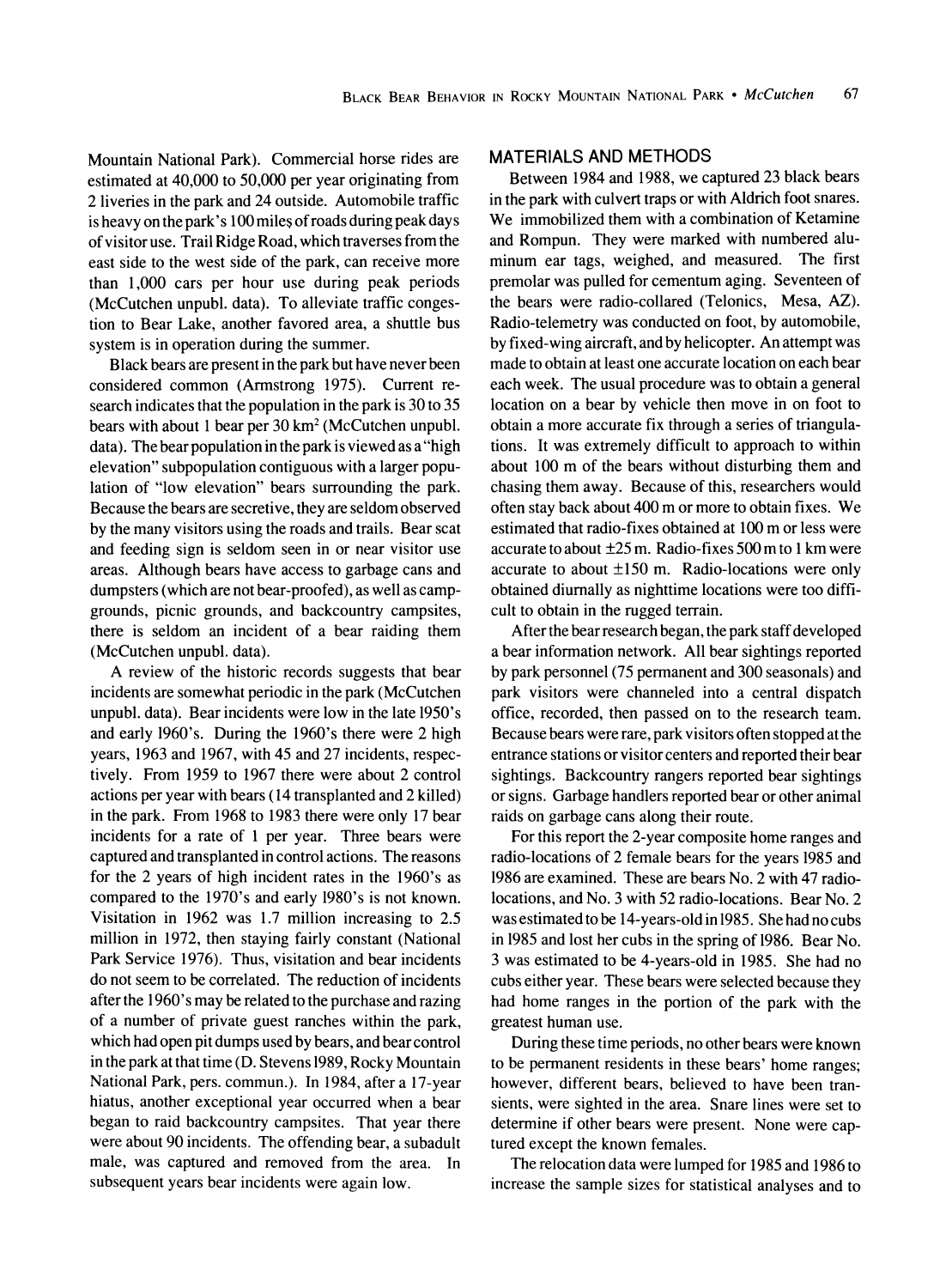**show the radio-locations and home ranges on a single map. The 2 bears were captured in the summer of 1985, so that year's data were only for a part of the summer and fall. The 1986 radio-location data are for the entire year. The resultant 2-year composite home ranges and sizes for the 2 bears are similar to those obtained through more limited radio-tracking in 1987 and 1988 (McCutchen unpubl. data).** 

**To provide a measurement of each bear's avoidance behavior in relation to human use, radio-location data were plotted on a base map. The distance of each location to the closest set of human use features was then measured to the nearest 0.1 km. Human use features I believed to be of importance included trails, trailheads, paved roads, dirt roads, human residences, picnic areas, major campgrounds, backcountry campgrounds, the park boundary, and miscellaneous developments (ski area, major pullouts, parking lots, visitor centers, stables). Home ranges were delimited by the minimum polygon method (Mohr 1947).** 

## **RESULTS AND DISCUSSION**

**Figure 1 depicts the 2-year composite home ranges of bears No. 2 and 3. The home ranges overlapped only slightly. Adult females in the park appeared to have nearly exclusive home ranges (McCutchen unpubl. data), and may be territorial, similar to the black bears reported by Young and Ruff (1982) and Rogers (1987).** 

Bear No. 2 had a home range (70.8 km<sup>2</sup>) that was **roughly bounded by Trail Ridge Road to the north, the main park road to the east, the Bear Lake Road to the south, and timberline to the west (Fig. 1). Within her home range were approximately 17 km of roads, 59 km of trails, 11 backcountry sites, 9 trailheads, 2 major picnic grounds, a major campground, a major overlook, 2 major parking lots, and 1 small residential area. Along the roads were about 10 small pullouts and picnic tables with attendant garbage cans.** 

**Bear No. 2 occasionally crossed the roads to the north and south but was never known to cross the roads to the east. The greater portion of her home range was in the backcountry, accessible only by trails. She frequently used the northwestern section of her home range containing Forest Canyon, a nearly impassable rugged area, of dense spruce/fir forest and dead fall containing no trails. Her home range was away from areas of major human development, particularly the area to the east of her. This area includes the Town of Estes Park outside the park and an intensive zone of development in the park containing 2 major campgrounds, a network of major roads, park** 

**headquarters, several residential areas, and a visitor center. Although campgrounds are an attractant to bears in many national parks (Martinka 1974, Pelton et al. 1976, Harms 1979 and 1980, Graber 1981, Herrero 1985), bear No. 2 was never known to visit the campgrounds.** 

**The distance of bear No. 2's radio-locations to visitor use areas (Fig. 2a) indicates that although she stayed away from these areas, the average distance was quite variable depending upon the area type. Much of her home range was dissected by trails; thus, she was located closer to trails (0.8 km) and trailheads (1.9 km) on the average than other areas of use. Based on locations in her home range (Fig. 1) she seemed to be electing to be near trails in the southern part, apparently for 2 reasons. First, trails in this area are near creeks and wet areas, which, from my experience, appear to be favored bear habitat. Second, there is some research bias here as her signal was more easily picked up along trails than in "dead spots" away from trails. Bear No. 2 was seldom located in or near areas of major development where human use and residence was on a 24-hour basis or was year-round, e.g., the major campgrounds, and the park boundary area (Fig. 2a).** 

**Bear No. 3 had a smaller home range of 35.1 km2 (Fig. 1), which was dissected by 2 major roads, Trail Ridge Road to the south and Fall River Road through the valley in the center. Both of these roads received heavy human use in the summer. Bear No. 3's home range contained 24 km of roads, 9 km of trails, a ski area, a major overlook, 6 large pullouts, 3 trailheads, and a small residential area. In addition, a major picnic ground was located almost in the geographic center of her home range. At the pullouts and other use areas were numerous garbage cans for the visitors' convenience.** 

**Bear No. 3's home range overlapped only slightly with bear No. 2's. Bear No. 3 tended to utilize the rugged, steep, mountain slopes north and south of Fall River, particularly the north-facing slope with its denser vegetation. Figure 2b indicates that she also was radio-located away from areas of human use. She was located closer to the paved roads than other features but still maintained an average distance of 1.1 km from them. She maintained the farthest distance away from the nearest major campground (6.0 km) and the park boundary (6.5 km) to the east, on the average (Fig. 2b). She was never known to visit the picnic ground in the center of her home range even though it had dumpsters and garbage cans. In addition to the radio-telemetry, indirect evidence of avoidance was determined from the lack of any reported bear-raiding of the refuse containers in this area during that time period.** 

**Figures 2a and 2b provide a rough index of the**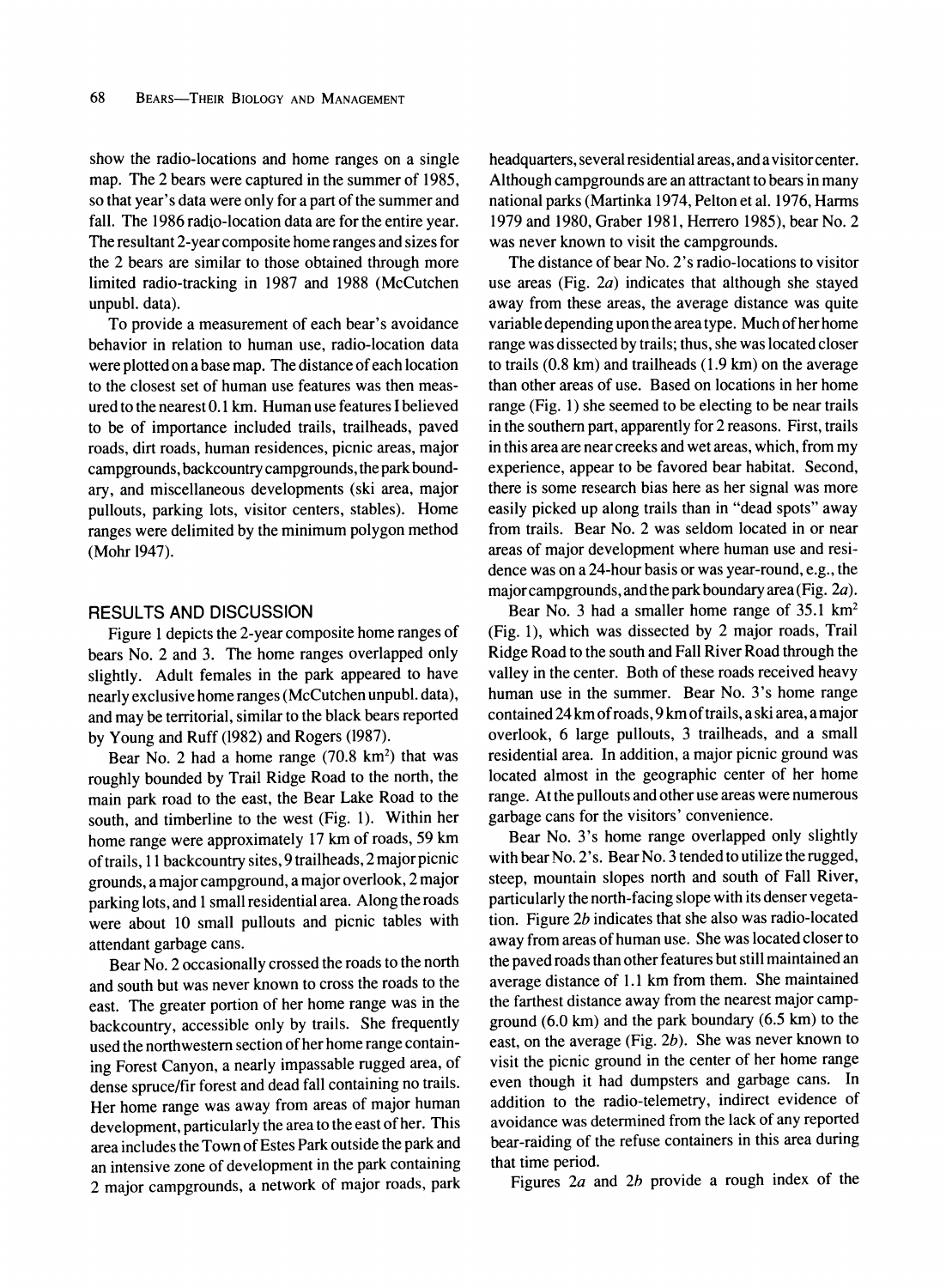

| Rocky Mountain<br>National Park Boundary |          |
|------------------------------------------|----------|
| paved road                               |          |
| dirt road                                |          |
| bear #2 location                         |          |
| bear #2 home range boundary              |          |
| bear #3 location                         | $\Omega$ |
| bear #3 home range boundary              |          |
| areas of high human use                  |          |
| park headquarters                        | н        |
| backcountry campsite                     | ٨        |
| trailhead                                | *        |
| trail                                    |          |
| campground                               |          |
| picnic area                              | ×        |
| major stopping point                     | ω        |
| ski area                                 | e        |
| residence                                |          |
| urban development                        |          |



**Fig. 1. Two-year composite home ranges of black bears No. 2 and No. 3 (1985-1986) in relation to human use areas, Rocky Mountain National Park, Colorado.**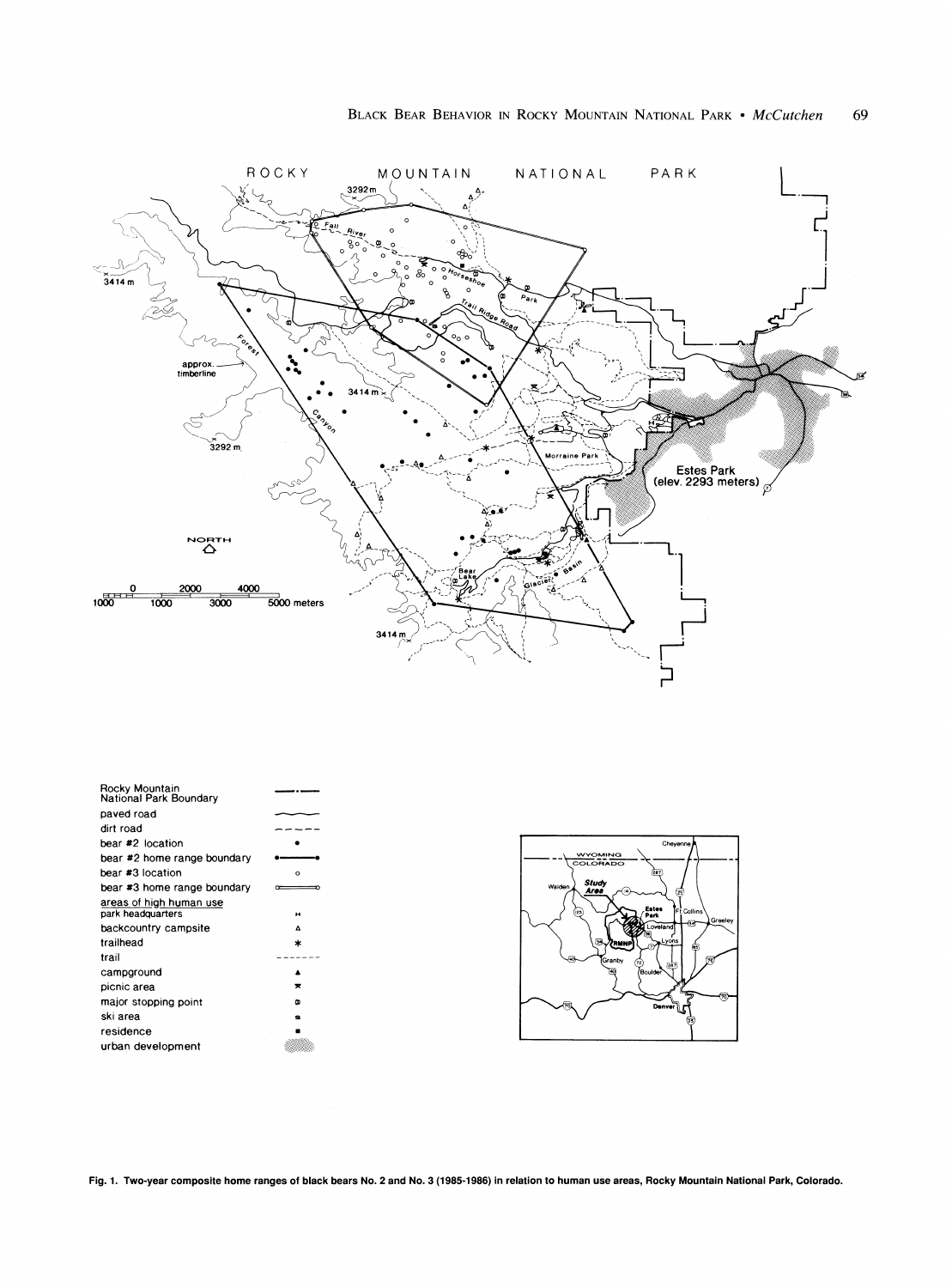

**Figs. 2aand 2b. Radio-location distances of black bears No. 2 (N= 47) and No. 3 (N= 52) from human use features (1985-1986), Rocky Mountain National Park, Colorado.** 

**tolerance of both bears to various park recreational developments. The various linear transportation corridors (trails and roads) were more tolerated than structures and facilities. Bear No. 2 was located closer to trails than to any other type of area probably because there were so many in her home range. Bear No. 3 was located closer to paved roads. Although paved roads tended to receive much greater use than dirt roads, both bears seemed to tolerate paved roads slightly better than the dirt roads.** 

**The bears tended to keep about 1.5 to 4 km on the average from trailheads, human residences, and picnic grounds. They stayed the farthest, over 4 km on the average, from the major campgrounds. These average distances (Figs. 2a and 2b) illustrate a few general trends. Avoidance behavior of the bears is shown by the minimum distance the bears were located from human use areas (Figs. 2a and 2b). From the minimum distance statistics, other than the instance of bear No. 3 being located along a trail, both bears were always located away from areas of human use. I hypothesize that similar data developed for a bear habituated to a campground or roadside would show a closer mean distance and a minimum distance of zero as compared to a non-habituated bear showing a farther mean distance and minimum distance greater than zero.** 

**Black bears have been known to stay away from** 

**human use areas during the day and visit them at night (Ayres et al. 1986) to obtain food. There was no evidence that bears No. 2 and 3 did this.** 

**That the bears did not use visitor use areas at night can be inferred in several ways: they were not observed at night along roads and trails nor in the frontcountry or backcountry campsites by the numerous park visitors or by rangers on patrol; bear scat was rarely observed on trails by the bear research team or backcountry rangers; and the numerous garbage cans placed along the roads and in picnic grounds and campgrounds were not raided at night.** 

**The cryptic behavior of the bears in the park can also be shown by the small number of sightings and incidents during 1985 and 1986 (Table 1). An incident was recorded when a bear was observed in a visitor use area foraging for human food or when a garbage can was raided by a bear. In 1985 there were 16 bear sightings and 1 incident parkwide. Of these, 7 were sightings in bear No. 2's home range and 1 was a sighting in bear No. 3's. Most of these sightings within the home ranges were of the radio-collared bears; however, a large, different bear was sighted once in bear No. 2's home range, during the breeding season. It was most likely a male because bear No. 2 had cubs the following season.** 

**In 1986 (Table 1), there were 13 sightings and 4**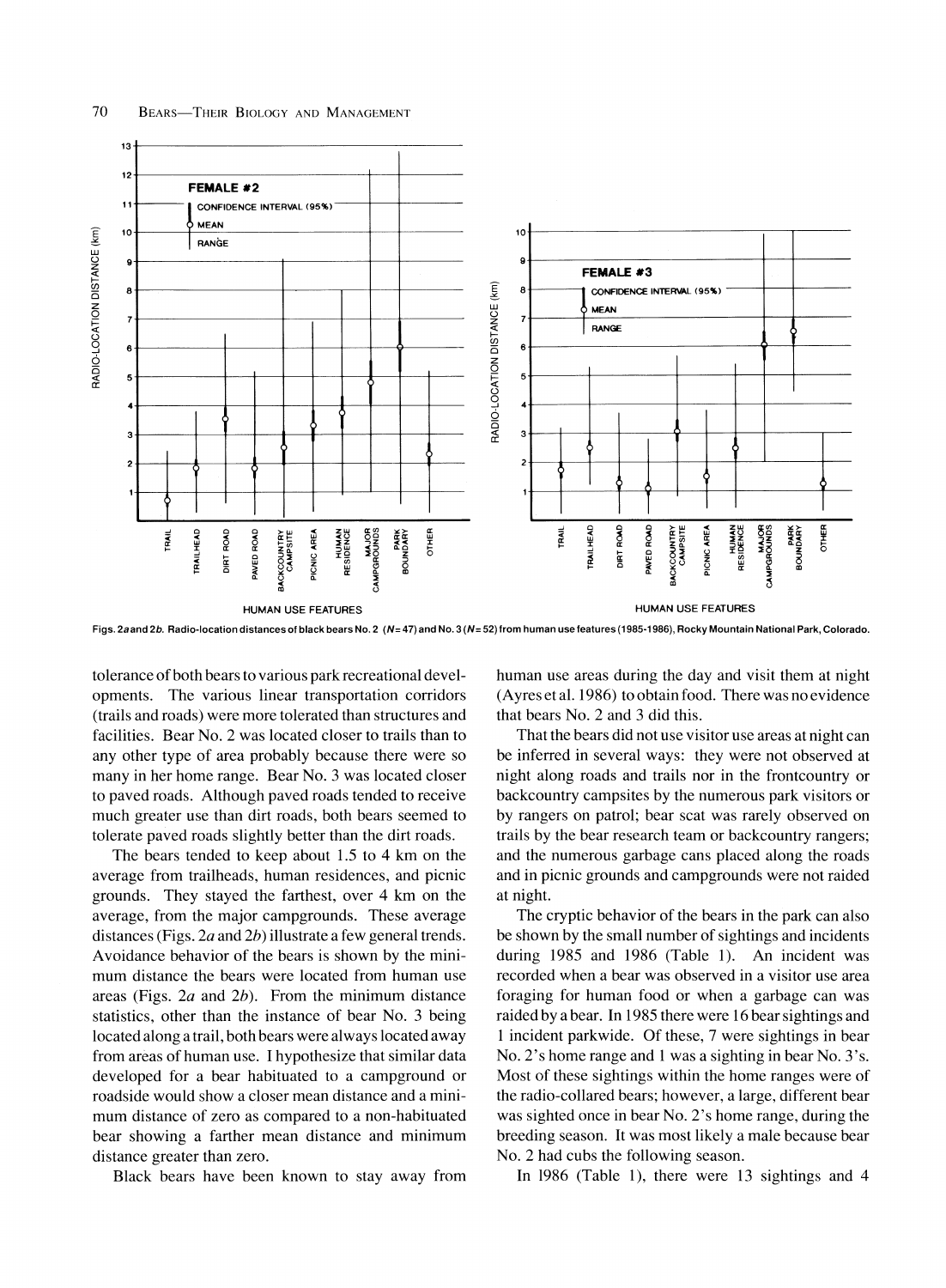**incidents parkwide. There were 2 sightings and 1 incident in bear No. 2's home range and 2 sightings and no incidents in bear No. 3's. Again through radio-tracking follow-up, the sightings were. most likely of the radiocollared bears. The 1 incident, however, was caused by a transient bear. Considering that the bulk of the visitor use in the park is in bear No. 2 and bear No. 3's home ranges, including the estimated 600,000 hiker-days of trail use, the number of sightings is small.** 

**The most graphic demonstration of the level of avoidance of these females to human use areas occurred in 1985-1986. In the summer of 1985, bears No. 2 and No. 3 were captured. Bear No. 2 weighed 49 kg and bear No. 3, captured in late summer, weighed 35 kg. In the winter of 1985-1986 they were reweighed at the dens. Bear No. 2, who had 2 cubs, still weighed 49 kg, and bear No. 3 weighed only 25 kg. In the summer of 1986 bear No. 2 was recaptured and weighed 71 kg. I suspect that these weight losses during the winter of 1985-1986 were attributed to a poor food year in 1985. Bear No. 2 lost her cubs and I suspect that she was in such poor condition at a weight of 49 kg that she could not provide adequate nutrition for them. Also for that winter, bear No. 3 lost about 26% of her summer weight. Neither of these bears raided readily available garbage cans along roads and in picnic areas or human food in backcountry campsites before or after this apparently difficult denning period. The study team could only ask "Why would these bears risk starvation in the den rather than forage on readily available, high energy, human foods in their home ranges"?** 

**The data presented above suggest that black bears in this park exhibit a "model" behavior that many other parks are striving for. Yet, this "model" behavior exacts a cost from the bears although they are persisting in an area of high human use. In the park there is a network of human use travel corridors and centers of high human use with readily available high protein garbage. There are even human use areas in what we perceive as quality bear habitat (riparian areas, aspen stands), yet the bears avoid** 

**Table 1. Black bear sightings and incidents, 1985 and1986, Rocky Mountain National Park, Colorado.** 

|             | <b>Sightings</b> |      | Incidents |      |
|-------------|------------------|------|-----------|------|
|             | 1985             | 1986 | 1985      | 1986 |
| Home ranges |                  |      |           |      |
| bear No. 2  |                  | 2    |           |      |
| bear No. 3  |                  | 2    |           |      |
| Other areas | 8                | 9    |           | ٦    |
| Total       | 16               | 13   |           |      |

**these areas and utilize the interstices within the human use web.** 

**Researchers of black bears and grizzlies in some parks have noted 2 types of behavior in the same population, depending upon whether or not they visited human use areas for food. For grizzlies in Yellowstone, Mattson et al. (1987) labeled these types "wary" and "habituated". Ayres et al. (1986) separated the black bears in Sequoia National Park into "natural" and "campground bears". At Rocky Mountain National Park the black bears, with rare exception, would be classified as "wary" or "natural". There is no evidence of"habituation" (McArthur 1983) at the present time.** 

**Parks with a history of artificial feeding of bears, such as Yellowstone, Sequoia and Kings Canyon, Yosemite, and the Great Smoky Mountains, have persisting problems with habituated bears, even with intensive bear management programs in place over the past 15 years. At Rocky Mountain bears were never allowed to feed on human foods (Wright et al. 1932). From the time the park was established in 1915, bears that developed the habit of feeding on human foods were removed from the park. Martinka (1972) notes that this was the case in Glacier National Park. Yet, Glacier regularly has problems if food is unsecured. Black bears commonly enter campgrounds, picnic areas and other developed areas, and occasionally obtain unsecured food.** 

**Elgmork (1976, 1987) suggested that the cryptic behavior of brown bears in Norway may have been the result of historic overhunting and "gun selection". He hypothesized that this trait could be passed on via heredity and learning to new generations. Perhaps heredity and learning have influenced Rocky Mountain National Park's black bears because they were heavily hunted prior to the park's establishment. Also, the park is so small that nearly every bear may be exposed to hunting adjacent to the park boundary during its lifetime, even though they are protected in the park. Two of the bears radio-collared in the park (subadult males) have been killed by hunters outside the park. An additional factor may be the selective pressure of the removal of problem bears that has been maintained on the small population of Rocky Mountain bears since the park was established in 1915.** 

**At the present time the reason or reasons for the cryptic behavior of the black bears at Rocky Mountain National Park will continue to be investigated. Following the bears for several generations may provide some insight into the behavior; however, this phenomenon may never be easily explained. The behavior may be the result of genetics, learning, or a combination of these. Other interrelated factors might include a history of hunting prior to park**